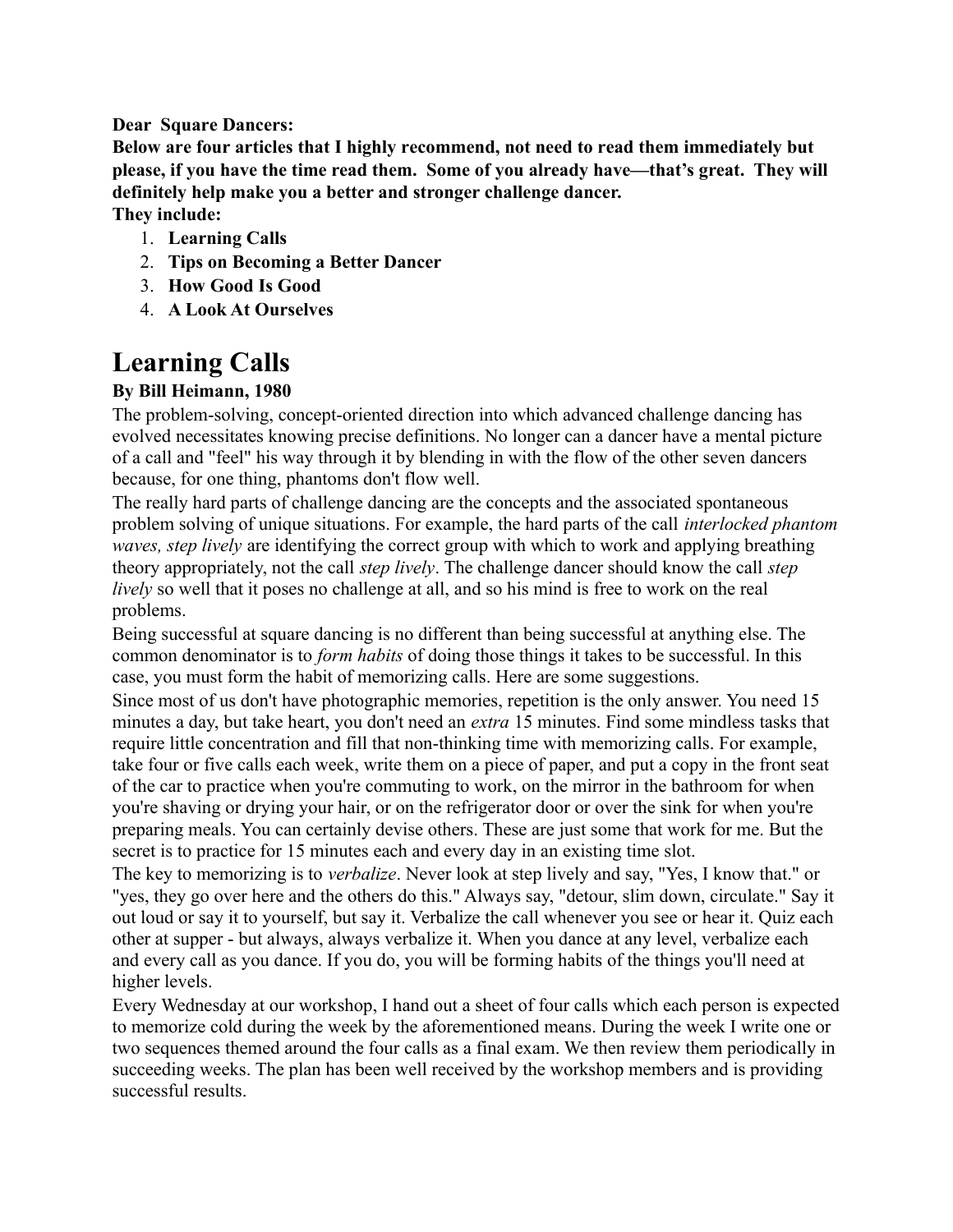In summary, form habits of doing those things necessary for success; fill 15 otherwise mindless minutes of each day with memorizing calls; and verbalize the call each and every time you see or hear it. Hard work? Sure it is. Did you ever know anything worthwhile that didn't exact a price? These ideas were designed to be successful, not necessarily easy.

Go forth and *verbalize*. Bill Heimann [bill@h2ideas.com](mailto:bill@h2ideas.com)

## **Tips on Becoming a Better Dancer**

### **by Janet Neumann**

I have been asked by a few people to give them some tips on becoming a better dancer. So this is my attempt to put in writing some of the ideas that I have.

I believe that I can summarize my tips using these headings:

- Dancing
- Teamwork
- Definitions
- Identification
- Precision & Breathing
- Study & Practice
- Have Fun

#### **Dancing**

This activity is called "Square Dancing", which I believe means to move with the beat of the music. If you move your feet in time with the music, you should not have to run to catch up nor be standing around waiting for the next call. I know this is ideal, but that is what we should strive for. A dance where the caller gives us the calls at the appropriate pace for us to keep moving and where we, as dancers, execute the calls as they are supposed to be done, is truly a beautiful sight. Of course, the reality is that callers don't always give the calls at the right time and dancers do make mistakes and have to be corrected. But if we all give our very best, we will get closer and closer to that beautiful picture.

Some other points about dancing--At a dance you need to make every effort to keep going even if a mistake is made. Try to correct yourself and keep the square moving. If you didn't see something, ask someone at the break, but don't stop in the middle of the square and ponder it. I insist on this same effort in a workshop. When the tape is going, everyone does their best to keep moving. Then when you are promenading home, you can raise your hand and ask for a repeat or a walk through or whatever, but you cannot yell "stop the tape, I don't see it". The benefit of this is that you make your workshops like a real dance where you either have to keep going or stand and wait for the next sequence. I believe strongly that you gain more from dancing, even if you are not in the correct positions, than standing at home or in the square with the tape stopped. If someone in the square, or the caller, says "lines facing", make any old line facing and keep moving. At least you will get more practice and you can ask questions at the break.

### **TEAMWORK**

Square dancing can really only work when there is teamwork. Each square is a team of 8 people, and all 8 need to participate and contribute. Every square will have a weakest dancer, even if you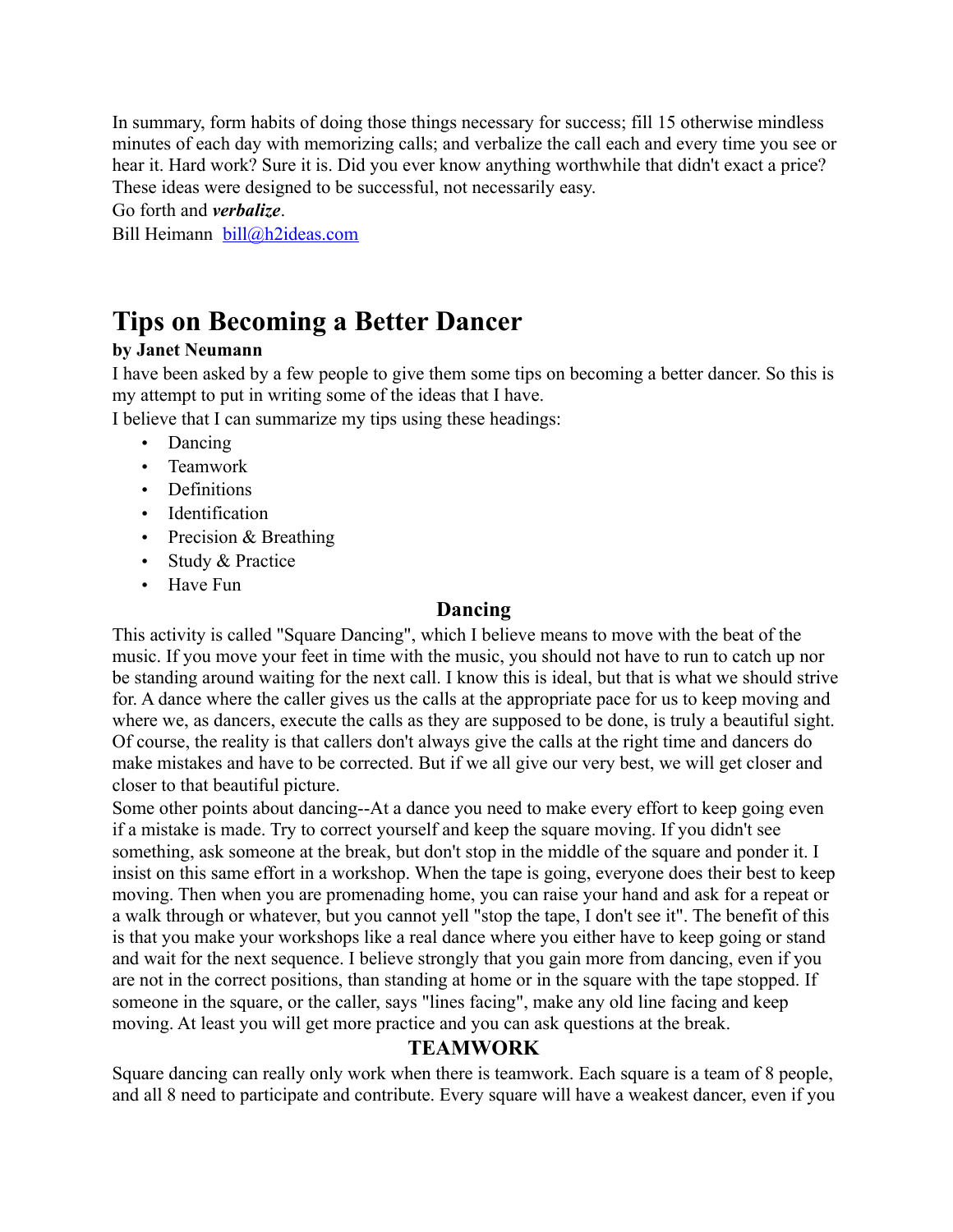have 8 top notch dancers, someone will be the weakest. So don't focus on who's in your square. If you start a tip saying "oh we have some bad dancers in this square so we won't get anything," you will be defeated before you start. Think positively knowing that you need to do the calls correctly and be in the correct position at the correct time. Everyone has the ability to help in the square. This does not mean you should push or pull people around. It means taking hands with people when you should, it means saying a definition or repeating the call to help someone who may be doing the wrong call or doing a call wrong, it means keeping your square tight and symmetric, it means communicating nonverbally with nods or pointing or a motion of the hand, it means waiting an extra second for someone who is behind and not just going on with your part and leaving them in the dust. No one likes to be helped when they don't need it, so subtlety and judgment are important. The goal is for the square to get through the sequence, not just one or two people.

#### **DEFINITIONS**

Definitions are the most important fundamental you can have. We all learn how to do calls by some definition, but often we quickly forget that definition and do the call by "feel". This is a major problem for higher level dancers. Most calls can be done from many positions even though most callers may only routinely use them from a few. I believe that knowing and saying the definition quietly to yourself while doing each and every call is absolutely crucial for success. The basic and mainstream definitions are the most important because they are the building blocks for all future calls learned. You may think it is foolish to say to yourself "half right and half left" when you hear swing thru, but if you always did that, you would have no trouble doing it from a left hand wave, a tidal wave, or a phantom setup. Sit down with a list of calls from Basic up to the level you are dancing and then say the call and follow by saying the definition. If you cannot quickly state a definition, you need to study. Only when you have the definitions readily available in your brain, will you be able to execute them in the square at a dancing pace. And back to teamwork, if the person beside you seems to be hesitating, saying the definition a little louder so they can hear it may mean the difference between continuing to dance or squaring up at home waiting for the next sequence.

If you do not know or don't think you have a good definition of a call, ask someone. Many definitions originally given to you may be long and cumbersome. You may be able to find a much quicker/shorter definition by asking around. For example, the call Shake Down can be defined as Belles do a three-quarters zoom and the Beaus do a run and roll. That definition works, but the call is so quick that it will be over before you decide if you are a belle or a beau. A quicker definition is everyone quarter right, counter rotate and roll.

#### **IDENTIFICATION**

Square dancing is loaded with identification. We have couples 1, 2, 3, and 4, heads, sides, belles, beaus, boys, girls, ends, centers, leaders, trailers, partner, and a whole slew of formations. You need to know which of these you are at all times, and you need to communicate that to your "teammates". When the callers says "boys trade" it may seem stupid to raise your hand, but if the other boy doesn't know who is who, you could break down. I would strongly suggest that you get in the habit of gently raising your hand or saying "leader, belle, etc." anytime you are an identified person. This will help you and the whole square. The way I learned to identify quickly was to practice at a lower level. When you go to a dance 1 or more levels below your top dancing level try this exercise. Each tip pick one identity (leaders, trailers, belles, beaus, ends, centers,) and then after each call quickly think to yourself which one you are (leader or trailer, belle or beau, end or center). You will almost always be one or the other. Also, take a tip and mentally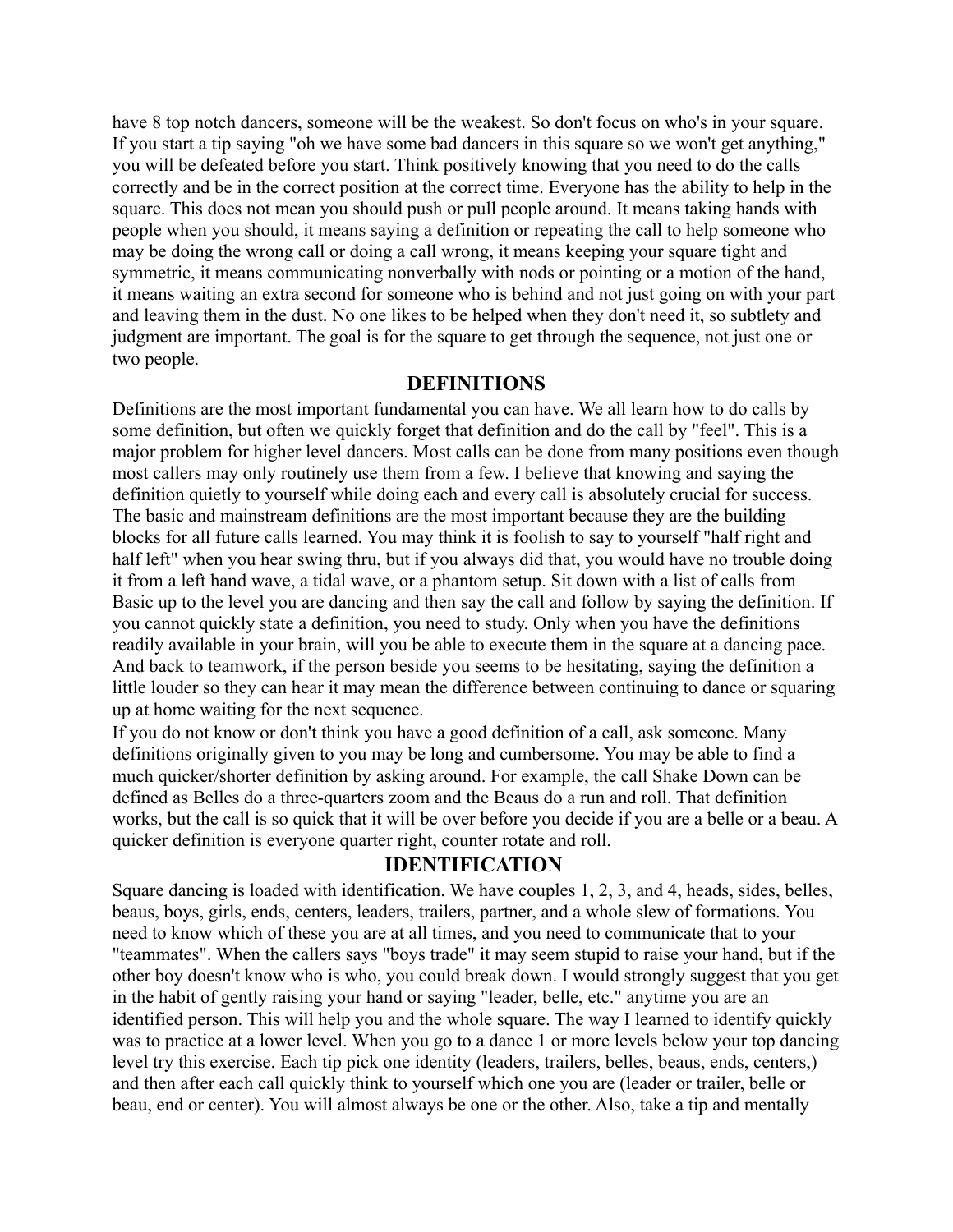point to your partner after each call. This may seem so fundamental....and it is. Good fundamentals make good dancers!

Identifying formations is also critical. You must know what right- hand waves, left-hand waves, R and L two-faced lines, tidal wave, R and L columns, zero tags, quarter tags, half tags, threequarter tags and full tag positions are. Callers give us many cues about our formation. If they say in your "right-hand columns" or "check a right-hand column", look around and make sure your square has a right-hand column. The caller is probably saying that because someone is NOT in a right-hand column. Teamwork again--help each other, look around and be aware of the whole square. Don't just say, "I am in a right-hand column" and forget the rest of your square. If you don't try to help your square get into a right-hand column, you are as guilty of taking the square down as the person who is incorrect. If you get the whole square into a right-hand column you have a chance of continuing with the sequence. If you don't you will probably soon break down and stand at home.

If you are not in the correct position and you know who you are out with, try to correct it along the way when you are next to each other and can simply trade. But don't ever break down the square trying to fix yourself if the square is dancing. I believe it is important to know that you have an opposite in every square and you can use that as a tool if you are confused, but do not use it as your mode of dancing nor blame the opposite if they are wrong and you followed them. While on this topic, I must say that I also feel strongly that you should look and work in your own square only. You know you have a counterpart in every square around you, but if you have your head turned to copy the square next to you, I can assure you that you are NOT being a team player and you are basically saying you have given up on your own team. Use a counterpart only when the square has broken down and you are trying to make a formation so that you can get going again instead of squaring up.

### **PRECISION & BREATHING**

Being precise in your dancing is vital. We do a tremendous amount of turning and casting in square dancing, and being a quarter off can, and will, often break the square down. I believe cast off three- quarters is one of the hardest calls in square dancing. It requires discipline to be certain that you have turned three walls, not five- eighths and not seven-eighths, but three-quarters. I count 1, 2, 3 to myself every time I do cast three-quarters. Precision also means being lined up with the other dancers in the square and keeping the square tight. If you have two parallel waves, the dancers should be close enough side to side to touch hands easily without stretching out their arms. The dancers should also be close enough front to back to reach forward and touch the person in front of them. Some people may think this feels too tight, but it is not if you use square breathing appropriately. The square should be in constant motion. Every call has the potential for all dancers to need to breath even if they are not active in the call. For example, from a squared set, when "heads swing thru" is called, the sides should take a small step backward to allow room down the middle for the resulting wave. Then if the call was "lock it", the heads in the middle would do the call "lock it", but the sides should also move a step forward to bring the square back to an appropriate size.

## **STUDY & PRACTICE**

Ongoing studying of definitions at all levels and constant practicing are essential to good dancing. Do not take it for granted that you will forever remember a call's definition just because you learned it once. Quiz with another person while traveling, review a few calls each day at lunch or while sitting at a long red light, and don't be afraid to ask questions.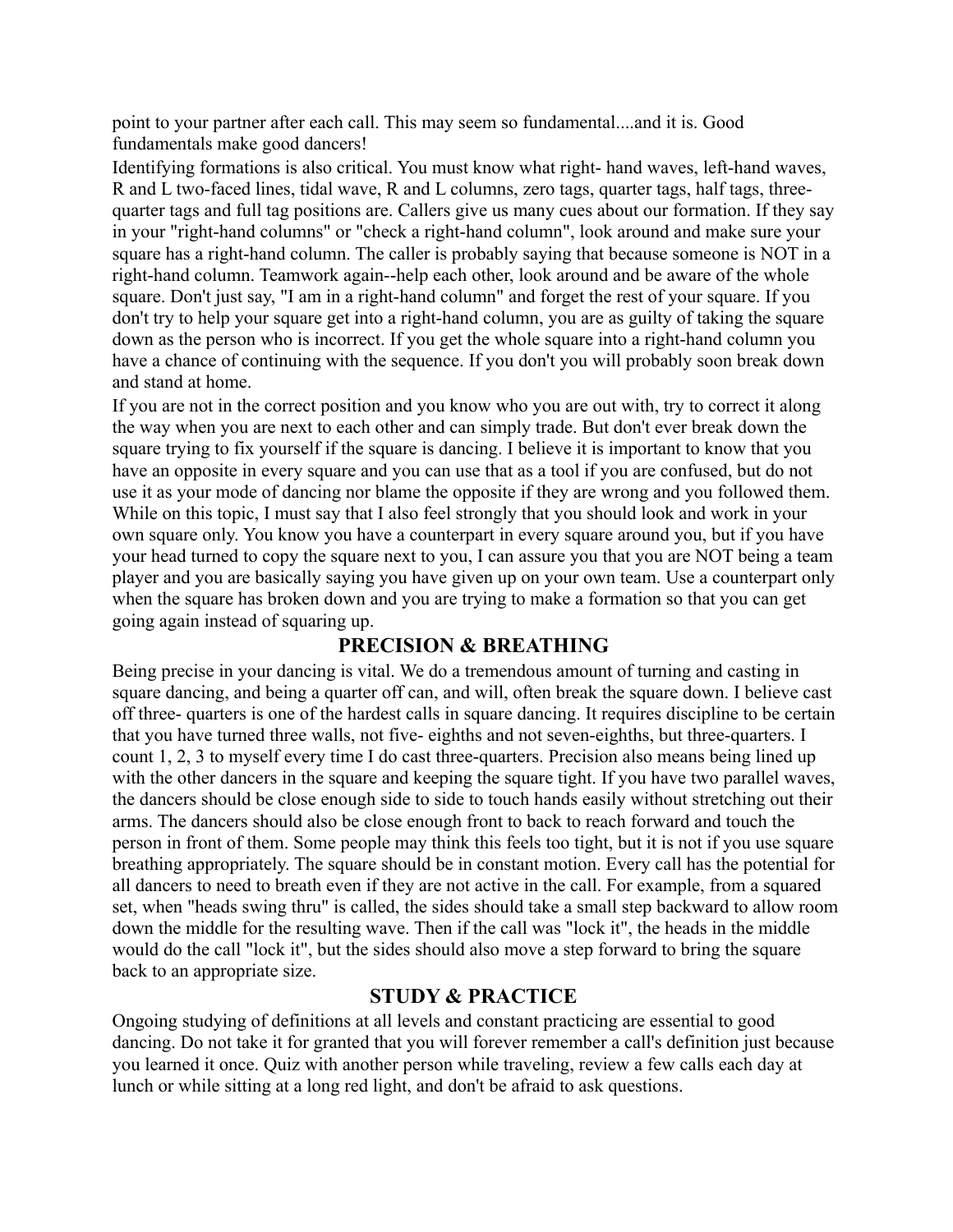Do I sound like a broken record?? Good!!

Dancing, teamwork, definitions, identification, precision, breathing, study and practice, these are my keys to good dancing. If you do all of these, you will become a better dancer and that will lead to the last point.

### **HAVE FUN**

Square dancing is a fun activity. Smile and enjoy yourself, it could be contagious!!

## **How Good Is Good**

### **by Barry Clasper Originally Printed in Zip Coder Magazine**

In a [recent article,](http://www.lynette.org/lookours.html) Bill Heimann did an excellent job of delineating the difference between high *quality* and high *level* dancing. I would like to take the liberty of summarizing the main points of Bill's article (or at least what *I* perceived to be the main points) so that I can use them as a springboard for my own remarks. Bill made the following points:

- 1. Good dancers are usually recognized as such by other dancers.
- 2. Most dancers aspire to be in the group that is so recognized.
- 3. Bill discussed the criteria he uses in evaluating how well or how poorly a dancer performs. In point form, they were:
	- 1. Number of mistakes better dancers make fewer mistakes.
	- 2. Command of fundamentals better dancers have a superior grip on certain fundamental elements which form the basis of a large number of calls and concepts - examples are circulate, rotate, trade, hinge, roll, etc.
	- 3. Ability to help how much assistance is the dancer capable of offering to others in the square?
	- 4. Adaptability better dancers can adapt to a situation that represents a logical extrapolation of known material without having to be taught or walked through.
	- 5. Ability to handle distortions can the dancer handle distorted setups that are legal at the level being danced?
	- 6. Precision better dancers make precise formations and adopt precise facing directions.
	- 7. Ability to recognize the *upright* better dancers realize when something does not make sense, when a formation cannot be correct, and therefore a mistake has been made.
	- 8. Ability to recover when good dancers make a mistake, or find themselves in a situation they do not understand, they can adjust so as to keep the square moving.
	- 9. Confidence how confident is the dancer that he or she knows what they are about?
- 4. The above characteristics are level-independent. They transcend the material associated with any given Callerlab program. Thus, it does not follow that any given C4 dancer is necessarily a *better* dancer than any given A2 dancer, simply by virtue of their habitual dance level. It is entirely possible for an A2 dancer to be a *better* dancer than a C4 dancer, despite the fact that the C4 dancer probably knows more calls.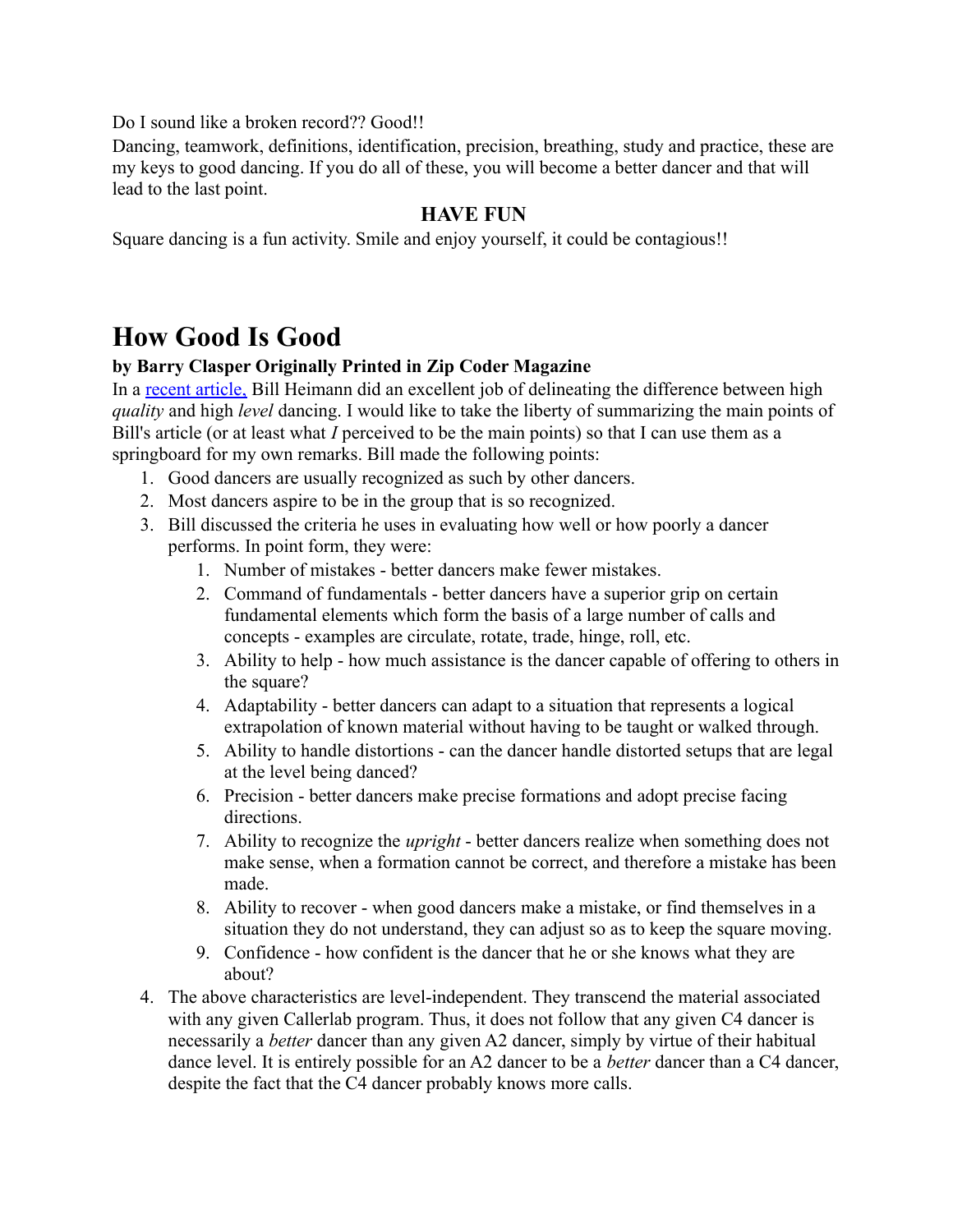- 5. Because the square dance movement has not done a good job of articulating the characteristics that contribute to good dancing, a great many people mistakenly assume that there is a direct correlation between the level somebody dances and how well they dance. They assume that attendance at a higher level dance indicates that someone must be a better dancer.
- 6. Since we all wish to be well-regarded by our peers, this mistaken idea that dance level is synonymous with dancing ability fosters an inappropriate compulsion to advance through the levels.
- 7. The equation between dance-level and prestige has resulted in an unfortunate decline in the average levels of dance skill exhibited at the Advanced and Challenge levels.

Since my purpose is not to review Bill's article, but rather to expand upon it, I offer these points merely to refresh your memory. If you have not yet read Bill Heimann's article, I heartily recommend that you do so.

In reading Bill's article, the first thing that struck me was that Bill's list of *good dancer* criteria actually consisted of a single point, with a number of supporting elements. Most of Bill's criteria were in fact specific instances of his first point - better dancers make fewer mistakes. I think that better dancers make fewer mistakes *because* they have a good grasp of fundamentals, are adaptable, can deal with distorted setups, are precise, recognize errors, and know how to recover. Further, dancers who make few mistakes tend to be confident and are more liable to be able to help others. Therefore, I think that Bill's list actually boils down to a single point: better dancers make fewer mistakes.

While I do not wish to argue that a low error rate represents the only virtue a good dancer need possess, it seems clear that the level of error exhibited by dancers must represent the single most important criterion in evaluating how well they dance. This being so, I think it might be instructive to examine dancer performance from this point of view. How many mistakes is it reasonable for a competent dancer to make in the course of an evening? How many sequences out of a tip is it reasonable to expect a square to execute successfully?

First, we need to define what we mean by *mistake*. I'm not talking about momentary hesitations or false starts. I'm referring to those killer mistakes that cause squares to crumble. I call these **fatal errors**. I define a fatal error as follows:

An incorrect action (or inaction) which:

- 1. if left uncorrected, would result either in the square breaking down or an incorrect resolution, and
- 2. is not recovered by the perpetrator before it damages the square.

So my question is, **How many such errors is it acceptable for a competent dancer to make?** In pondering this, it quickly became evident to me that there is no easy answer. It is easy to say **2**. or **17**. or**89**, but without a supporting rationale, the number itself has no meaning. The underlying premise in our concern with dancing errors is the fact that mistakes contribute directly to broken squares and broken squares result in dancers being transformed into spectators who watch the other squares dance. Our problem is that we consider the proportion of time spent spectating to be growing to unacceptable levels. This line of thought splits my original question into two:

- 1. For what portion of the total dance time is spectating acceptable?
- 2. How do mistakes influence spectator time?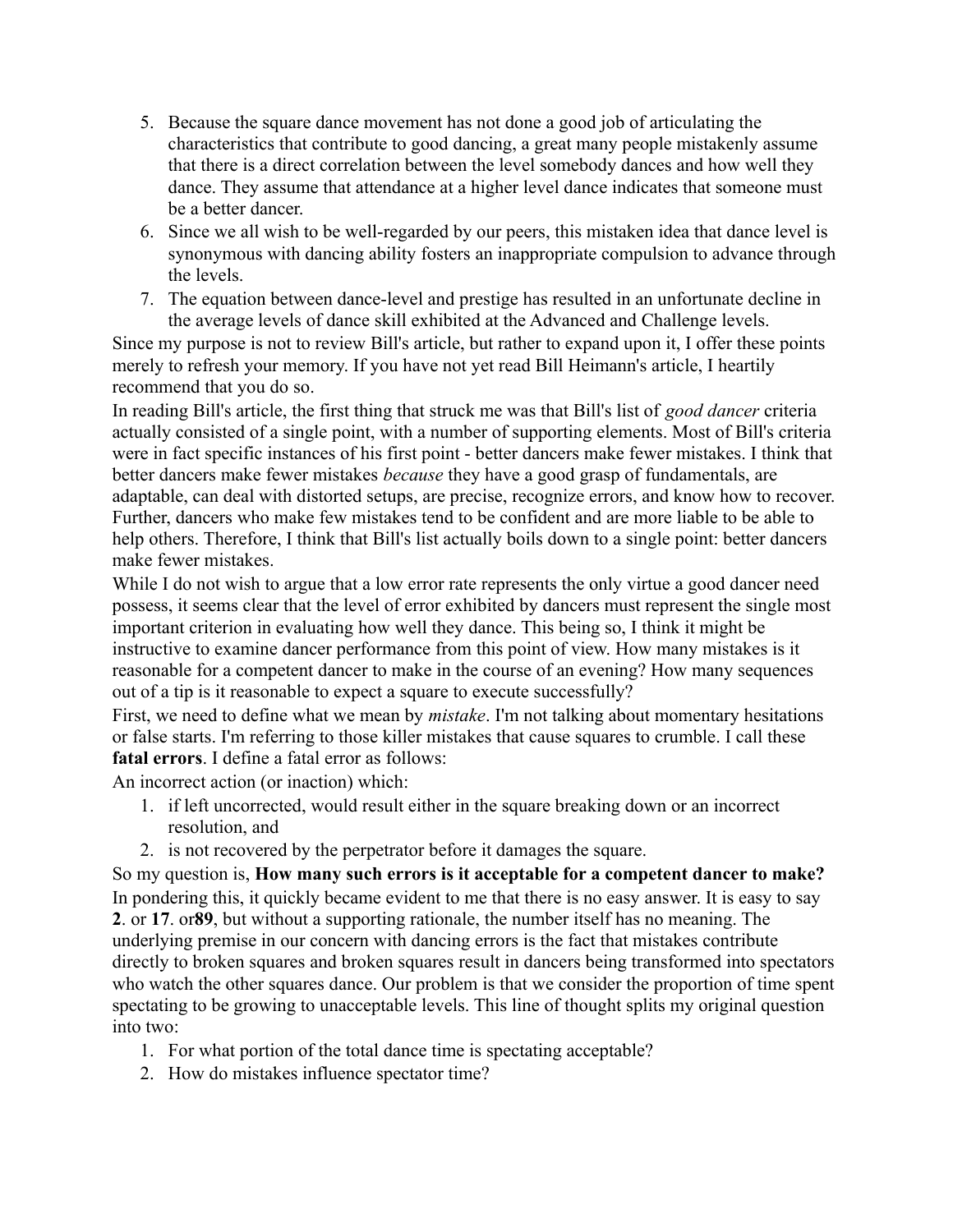The first question is a matter of personal judgment, but the second is open to analysis. Perhaps if we undertake the analysis we will be better positioned to make the judgment required for the first question. First we need to quantify our terms in a way that makes analysis possible.

Since we are concerned with the number of mistakes dancers make, it is useful to quantify that as an error rate using the number of sequences danced as a base. For instance, if a dancer makes fatal errors at the rate of 1 error every 5 sequences, it follows that he or she dances faultlessly 4 out of 5 sequences. In other words, you could say that the dancer executes without error 80% of the sequences called. This value can also serve to express the probability of that dancer executing any given sequence successfully. Henceforth, I will refer to such a dancer as an 80% dancer.

Now let's examine how well dancers with various probabilities for dancing error-free might be expected to do. Let's suppose that each of the dancers in the square dance 90% of the sequences without fatal error. A mark of 90% is usually considered pretty good in school. In dancing terms that means that you blow one sequence in ten. We are interested in is the probability of 8 dancers, each with a 90% probability of dancing error-free, making it through a sequence without any one of them making an error. Statistics tells us that the formula for this calculation is to take the product of all the probabilities. Therefore, a square composed entirely of 90% dancers could expect to make:

#### $.9 x .9 x .9 x .9 x .9 x .9 x .9 x .9 x .9 x .9 = .43 = 43\%$

#### **LESS THAN HALF of the sequences**

Or in other words, they would be standing around **more than half** of the time. I do not think many would be prepared to argue that spectating for more than half of the time is satisfactory. Let's look at this from another angle. Suppose we apply our 90% number to the entire square instead of the individual dancers? How well do the dancers have to dance in order for a square to make 90% of the sequences? We need a number n such that:

#### $n \times n \times n \times n \times n \times n \times n = 0.9$

If you work it out, it turns out that  $n = 0.987$  or 98.7%. In order for the entire square to make 90%, each individual needs to be dancing at **98.7%**.

This seems like a very high performance level. After all, in school only genius level students get 98.7%. When you consider that the average 2-1/2 hour dance comprises 7 or 8 tips each containing 10 or 12 sequences, 98.7% represents, at most, **one** mistake per night. Perhaps attempting to achieve a 90% level of success for the square is shooting too high. However, we have already seen that 90% dancers will stand for more than half their time on the floor, so it is clear that whatever value we use will have to be higher than that. By now many of you will be saying to yourselves, **But that doesn't make sense. I've danced in squares with totally incompetent dancers, and we still got most of the sequences. These numbers can't be right.** And, of course, they are not. What the above calculations overlook is the fact that many, if not most, mistakes are *corrected* before the square dissolves. In fact, when dancers know one another well, many mistakes are anticipated and *prevented* before they are made. That is, there are dancers in the square who not only dance their own parts flawlessly, they also correct at least some of the mistakes of others.

Another way of looking at this is to say that dancers who correct others are, in effect, dancing **higher** than 100%. They are dancing 100% of their own parts, plus some parts that should be executed by other dancers. For instance, let's assume we had a square composed of six dancers dancing 100% and a seventh dancing 80%. If the eighth dancer merely dances 100%, then the square gets 80% of the sequences. But if the eighth dancer can dance all of his or her own part, plus fix half of the seventh dancer's mistakes, the square could attain 90% success. Thus, it can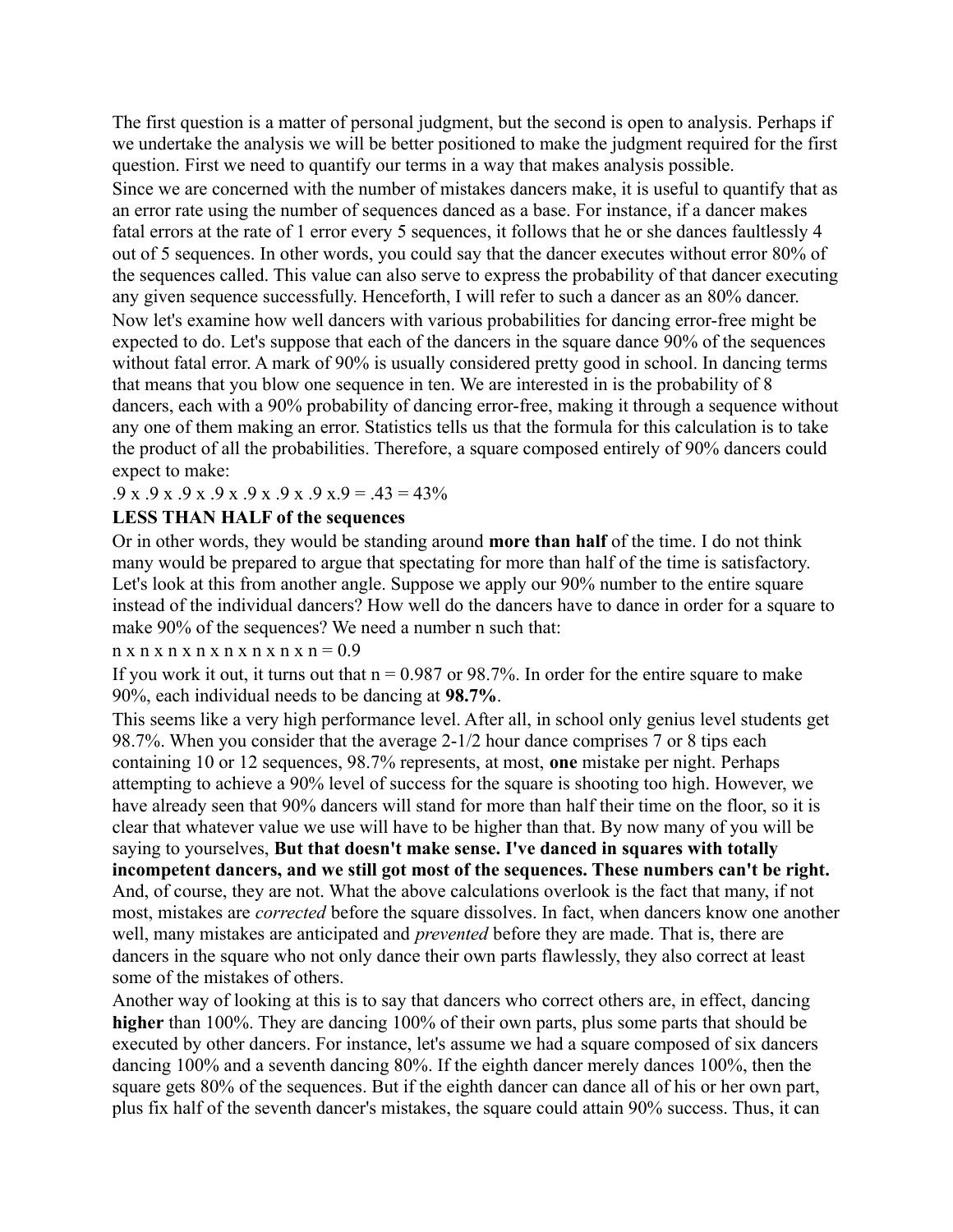be argued that the eighth dancer is performing at 110%; 100% on his or her own behalf, plus 10% of the seventh dancer's responsibilities. If one of the other dancers could also manage this feat, then the square could theoretically attain a 100% success ratio despite the presence of an 80% dancer.

This phenomenon is an integral part of the dancing process. More often than not, when one dancer makes a mistake, another dancer is able to correct it and avoid damage to the square. This process is essential to a healthy square and is a normal part of good dancing. Where it becomes pathological, however, is when the help always flows in a single direction. Instead of a bidirectional interplay, we have one person who always helps and another always on the receiving end. I believe that this last point goes straight to the heart of the quality-of-dance issue. If we were to survey the dancer population at any given level, the skills of the dancers could be grouped into three categories:

- 1. Dancers who, on average, are not fully competent at the level. They would make very few sequences were it not for the presence of other dancers who correct their errors.
- 2. Dancers who, on average, dance the level competently. They can dance their own part without assistance. Their level of performance is very close to 100%. A square of such dancers should be able to attain success levels of at least 90%.
- 3. Dancers who, on average, are capable of dancing their own parts at the 100% level and, in addition, can help others. These are the people who make it possible for the dancers in the first category to be on the floor.

At this point it is important to understand that all three of these categories are *necessary*. Some might think that if we dispense with the dancers in the first category, our problems are solved. Not so! You can quickly see why if you look back at the three categories and view them as the three *phases* that a dancer moves through as he or she comes to master any given level. Therefore, in an ideal world, the people at phase 1 would be the novices at the level. Since there is a great deal of material at the advanced and challenge level that can only be mastered through experience, it is to be expected that people who are new to a level will exhibit higher error rates. Even after you intellectually understand Magic Diamonds, how many times do you have to work in them before you can dance such material with any panache?

So we cannot just dump these **phase 1**. dancers - they are the future. Since they require help, however, they must be balanced by an appropriate number of **phase 3** dancers. In a perfect world, any given level would always be populated with dancers from all three phases in balanced proportions - for instance 20% in phase 1, 60% in phase 2, and 20% in phase 3. But the world isn't perfect and therein lies the crux of our problem. Because of the pressure to advance from level to level, many people are short-cutting the three phases. They progress from phase 1 to phase 2 and then move up to the next level (where, of course they are phase 1 again). As this becomes more prevalent the proportion of phase 3 dancers at all levels starts to erode which diminishes the help that is available to the new dancers. With less help available, phase 1 dancers progress to phase 2 less rapidly - or not at all.

Now comes the most insidious part of the process. New dancers arriving at a level find that there are no phase 3 dancers available to help them become competent. **Nobody at this level seems to know what they're doing.** But, of course, we all know that the better dancers all dance at some level higher than we do, therefore the answer is to memorize the calls on the list for the next level and move on up. This process results in dancers who have yet to master C1 showing up on C<sub>3</sub> floors.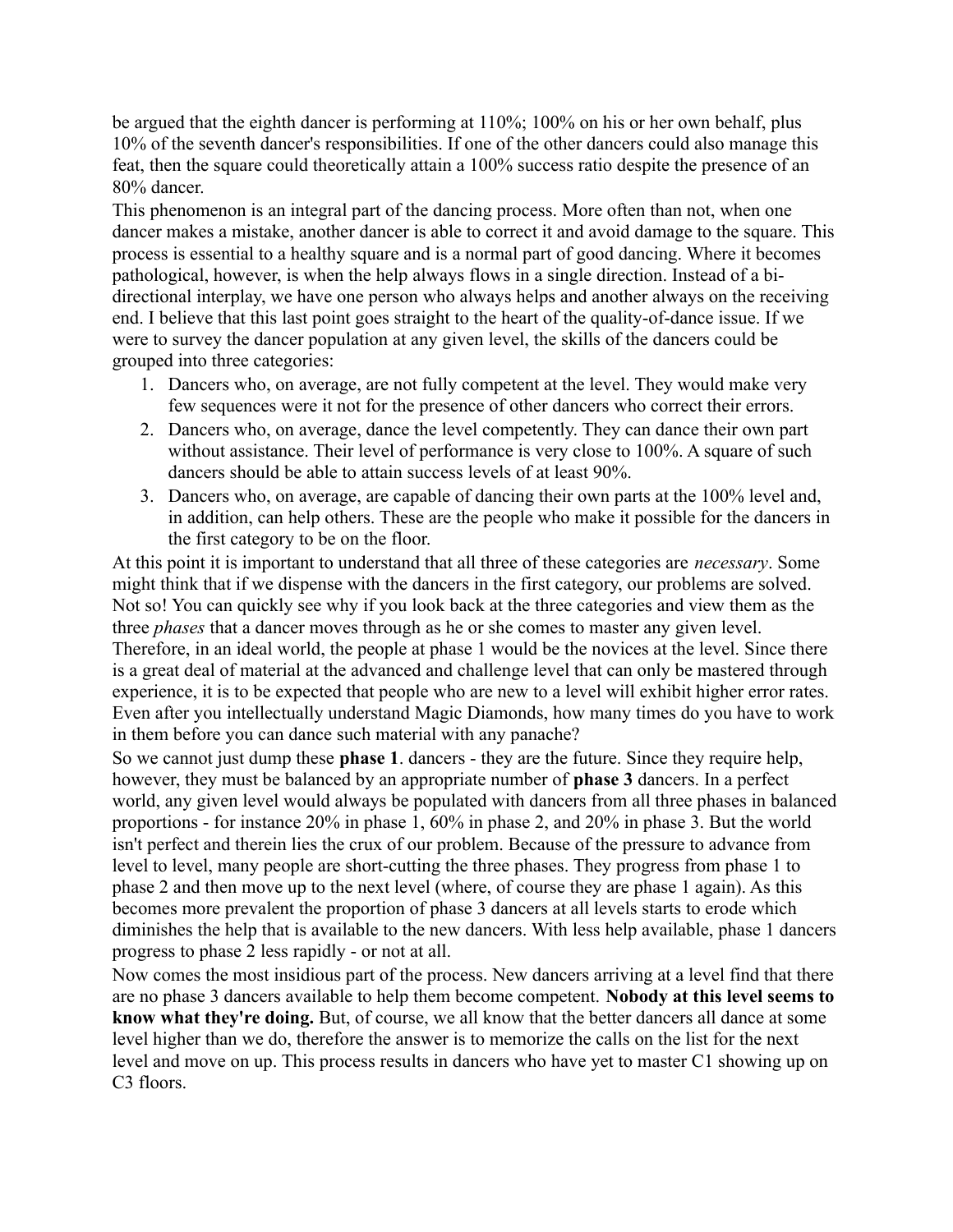As Bill Heimann said towards the end of his article, it is time to clean up our act. We need to acknowledge that when we present ourselves on a dance floor at any given level, we have an obligation to the other dancers. That obligation is to dance *our fair share* of the material. To the extent that we cannot dance our fair share, we represent a *burden* on the other dancers, one which we imposed upon them unilaterally by arriving in their square. What is our fair share? I believe that it varies with experience at the level:

- 1. **Phase 1** When you first attempt a level, your fair share will be relatively low, perhaps 75% to 80%. Other dancers have a right to expect you to know all the calls and concepts on the list, but it is not reasonable to expect a novice at the level to be able to flawlessly execute all possible contortions of the material.
- 2. **Phase 2** After gaining some experience at the level, your fair share increases to 100%. That is, other dancers have a right to expect you to dance your own part without error. True, everybody makes mistakes from time to time. But they should be in the nature of transient aberrations caused by momentary inattention, mis-hearing a call, or because your shoe is untied. They should happen very seldom.
- 3. **Phase 3** After gaining a great deal of experience at the level, your fair share again increases to something beyond 100%. It is now your responsibility to help those who are novices at the level and compensate for their errors.

It is important to recognize that while you are in the first stage you are *imposing* on the strength of others. The justification for doing this lies in the premise that, in time, you will progress from the first stage to the third stage and, in effect, *pay back* the help you were given.

If you move on without repaying the help you were accorded, you are short-changing the people who follow you into the level. If you move on before you are competent at the level you are currently in, then you are short-changing both the level you leave and the level you move to. But most important of all, you short-change yourself.

Barry Clasper [clasperp@inforamp.net](mailto:clasperp@inforamp.net)

# **A Look At Ourselves**

## **by Bill Heimann,** November 1988

## **Originally Printed in Zip Coder Magazine**

Let's create a scenario. You and I are friends attending a C2 dance with someone we never saw before. After the dance you ask me if I danced with that couple in the red shirts. I said, "No, I didn't. Why?". You reply, "They're really good dancers."

That's a scenario that's probably happened to you if you've been around challenge dancing for any length of time. But let's take it one step further. What do you mean by saying they're good dancers? Did you ever try to analyze exactly what you observed that created that impression? Most people probably couldn't verbalize the precise reasons. It's just that their "general sense," their "gut feeling" was that the people were good dancers.

That's happened to me too, but those kinds of emotional responses to a rational setting bother me. Consequently, I've tried to quantify what's really involved in leading me to such a conclusion. Here are some of the criteria I use in evaluating a dancer.

1. **Mistakes** - This is the most common failing of most dancers. They simply make too many mistakes. Dancers must be able to execute the routine steps flawlessly. It's just like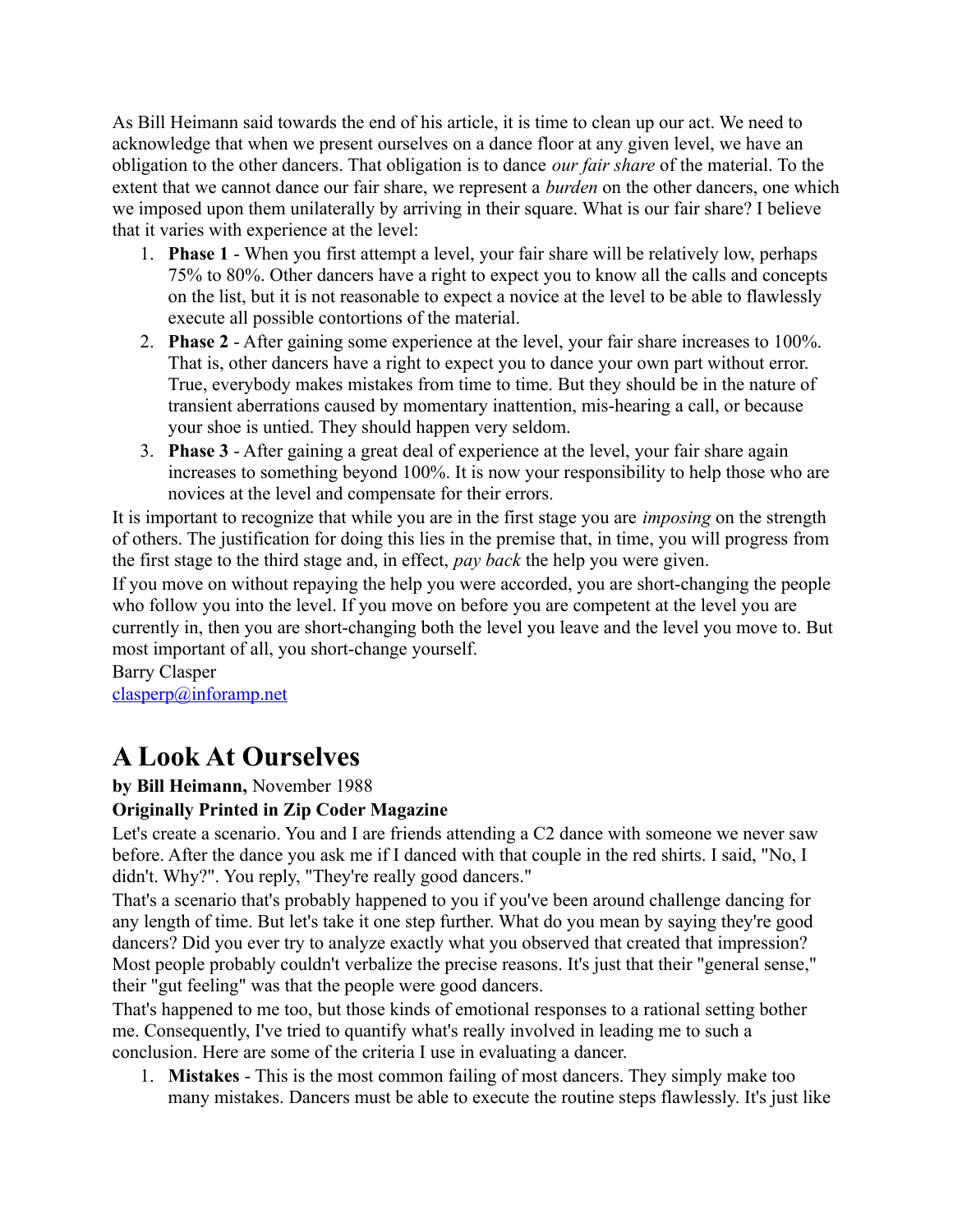baseball. Nobody wants a shortstop who is capable of making the spectacular plays if he can't be relied upon to make the routine ones. It's simply a matter of numbers. There are hundreds of routine ones for every spectacular opportunity. In this case the price of the spectacular play is too high.

2. **Command of Fundamentals** - Absolutely critical. If you can't split circulate, who cares if you know the latest and greatest call? I think a dancer is allowed one of these types of mistakes every time the United States loses a war! Here are just a few examples of what I consider fundamentals: split circulate, counter

rotate, single rotate, pass in or out, roll, left from right, beaus and belles identification, and the most difficult call of all, cast 3/4.

- 3. **Degree of Help** How much help can a dancer provide at the level he considers himself? It's probably not unreasonable to expect him to provide some help to someone standing next to him, and to some extent to the square as a whole. Few people have the ability to provide dynamic help to a whole square on a consistent basis, but to be considered really competent at a level, a dancer should be capable of providing this help on an occasional basis.
- 4. **Ability to adapt to new situations** Must a dancer be walked through a familiar call from a new setup before he can dance it correctly? A good dancer develops the ability to adapt to these new situations at a dance and at dance speed.
- 5. **Ability to recognize and deal with a distorted figure** Examples are T-bones, concentric setups, magic columns, phantoms, triangles, and parallelograms.
- 6. **Precise formations** Some people seem to spend all night dancing at a 45 degree angle with the walls. Can a dancer circulate exactly two positions on a Perk Up even if the centers are T-boned to them? Does he know where he is relative to the other dancers in the square? Does he stand *exactly* alongside his partner?
- 7. **Ability to recognize when something doesn't seem right** For example, it constantly amazes me that some dancers can go several calls T-boned to the rest of the square and not know it. Some dancers just seem to be dancing to the beat of a different caller.
- 8. **How does he react when he doesn't know what to do?** Does rigor mortis immediately set in? Does he move anyway hoping no one will notice he doesn't know what to do? Or, does he immediately find his opposite, listen for a cue from the caller or someone in the square, or try to blend in with the other dancers who seem to know what they are doing? Does he know how to wait?
- 9. **The dancer's demeanor** Does he dance with confidence? Does he appear to have control of the situation? Does he dance with the other dancers or is he a solo artist? How's his timing? Can he dance at the right pace, not too slow or too fast?

These are some of the qualities I think constitute a good dancer. Okay, there may be others. It wasn't my purpose in writing this article to specifically exhaust the possibilities. My purpose was something else.

Take another quick look at the list - go ahead, I'll wait!

How many of the items are related to level? Maybe some of the distorted figures in number 5, but other than that, none of them! In other words, **being a good dancer has nothing to do with level!** Other things being equal, if dancer A makes fewer mistakes than dancer B, dancer A is a better dancer. If he can execute fundamentals better, he's a better dancer. If he makes more precise formations, he's a better dancer. How about if dancer A attends C3 dances and dancer B